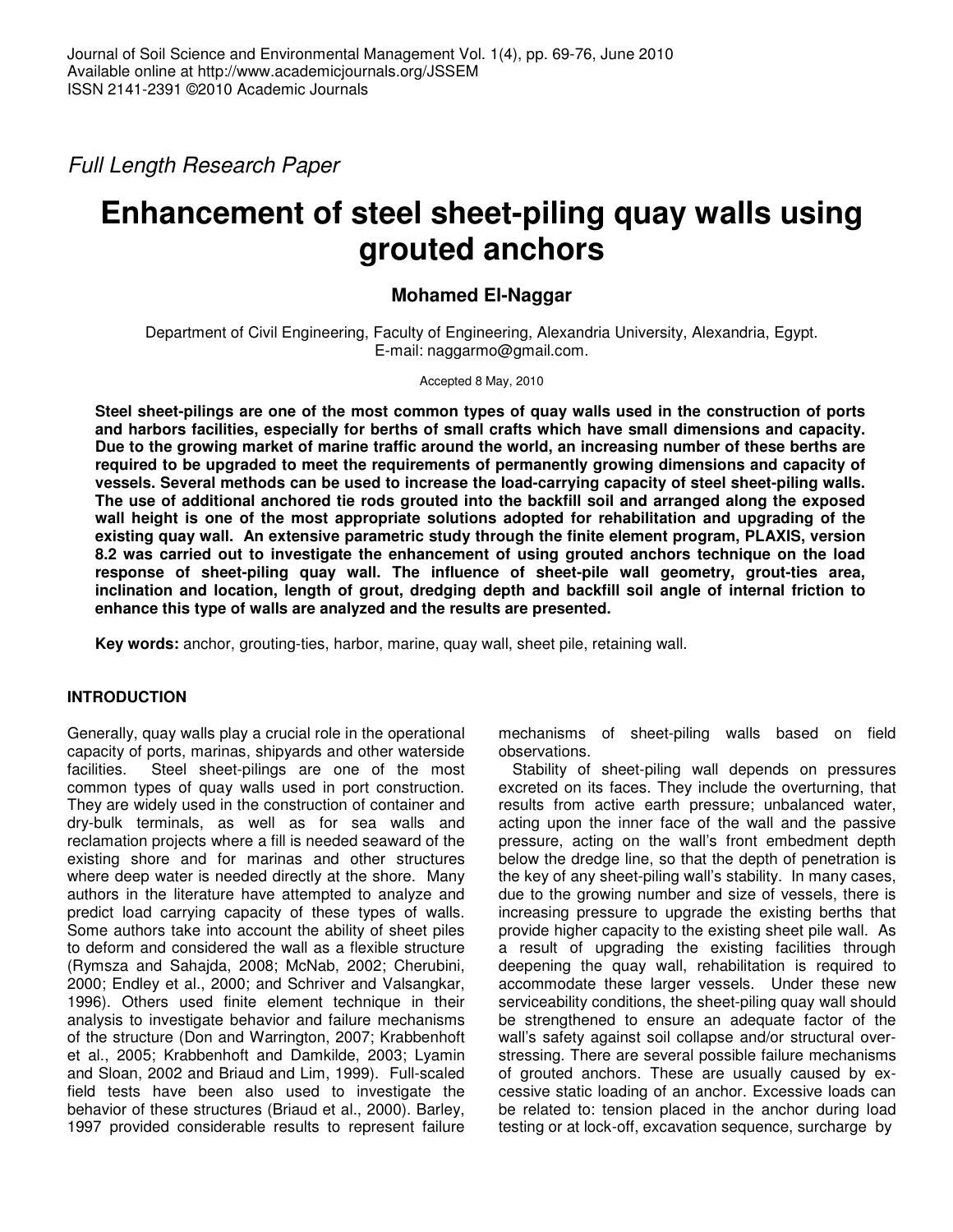

**Figure 1.** Geometry of Multi-Anchored-Sheet Pile System.

construction materials or equipment, construction of adjacent structures or a combination of these causes. Ground anchor failure mechanisms may involve the steel tendon, ground mass, ground-grout and grout-tendon zones (Sabatini et al., 1999).

Several methods can be used to increase the loadcarrying capacity of the wall. The use of additional anchored tie rods grouting to the backfill soil and arranged along the exposed wall height is one of the most practical solutions adopted for rehabilitation and upgrading of the existing quay wall (Ebeling et al., 2002 and Strom and Ebeling, 2001). To investigate the behavior of sheet-piling walls and to predict wall movements, the method of finite element has been used through its program, PLAXIS (Brinkgreve and Vermeer, 2002). PLAXIS is a finite element code for soil and rock plasticity and its version 8.2 has been employed in this study for the analysis of practical wall problems.

This paper describes the development of steel sheetpiling quay walls using grouted anchors technique and demonstrates the performance of this technique as a design tool of this type of walls under service loads. Several parameters, which affect the performance of sheet-piling quay wall, were considered and evaluated through predication of horizontal displacements and bending moments induced along the sheet-piling wall as well as ground surface settlements and the original anchored force due to the effect of different system parameters.

#### **Parameters studied**

The most previous studies showed that all parameters of sheetpiling wall improved the behavior of the structure. The influence of sheet pile wall geometry, grout-ties area, inclination and location, length of grout, dredging depth and backfill soil angle of repose are the most effective parameters in enhancing this type of walls. In the present study, these parameters are analyzed and the results are presented. Geometry of the sheet-piling quay wall and different parameters studied in the current article are defined in Figure 1.

The backfill soil adopted in this work is homogenous sand with the following properties: modulus of elasticity,  $E_{SS}$ , 30 MPa; Poisson's ratio,  $V_{\rm s}$  = 0.20; dry unit weight,  $\gamma_{\rm sd}$  = 18.0 kN/m<sup>3</sup>; saturated unit weight,  $\gamma_{\rm ss}$  = 20.0 kN/m<sup>3</sup> and angle of internal friction,  $\phi$ , varies from  $25$  to  $45^\circ$ . All steel elements are considered to be of high tensile steel, St-52. The allowable and yield stresses,  $f_a$ ,  $f_y$  of the used steel are 210 and 360 MPa, respectively, and the modulus of elasticity,  $E_s$  is 210 GPa. In considering the analysis as a unit width of the wall, the cross-sectional area of the anchor, A, is prorated based on the anchor horizontal spacing, S, which is considered to coincide with four consecutive sheet-piling sections. Diameter of the original anchor-tie rods considered for limit equilibrium design is 80 mm. In the finite element model, the additional tie rods are prestressed by a force of 175 kN/m. This pre-stressing force is taken into equal two-thirds of the allowable tie load. The grouted anchors are assumed to transfer loads via the grouted concrete body by friction with adjacent soil mass. The average diameter of grouted concrete body is 200 mm for the whole parametric study, whereas its lengths varied from 0.20 to 0.50 of the wall's exposed height. The grouted concrete ties' angle of inclination ranged from 10 to 40°. A reinforced concrete cap of constant dimension 1.00×2.00 m is used to represent the wall crown. The reinforced concrete is assumed to have the following properties: modulus of elasticity,  $E_p$ = 20 GPa; Poisson's ratio,  $v_c$  = 0.20 and its dry unit weight  $\gamma_{cd}$  = 24 kN/m<sup>3</sup>. According to the Egyptian code of practice ECCS 203-2001, the concrete characteristic strength is 25 N/mm<sup>2</sup>. The choice of the above parameter was based on the practical properties of the material required for marine structures.

#### **Numerical modeling**

As mentioned before, Figure 1 presents a general layout of the physical model considered throughout this work. The dimensions of the model were assumed to agree with the values suggested by Briaud et al. (2002). Finite element analyses were performed with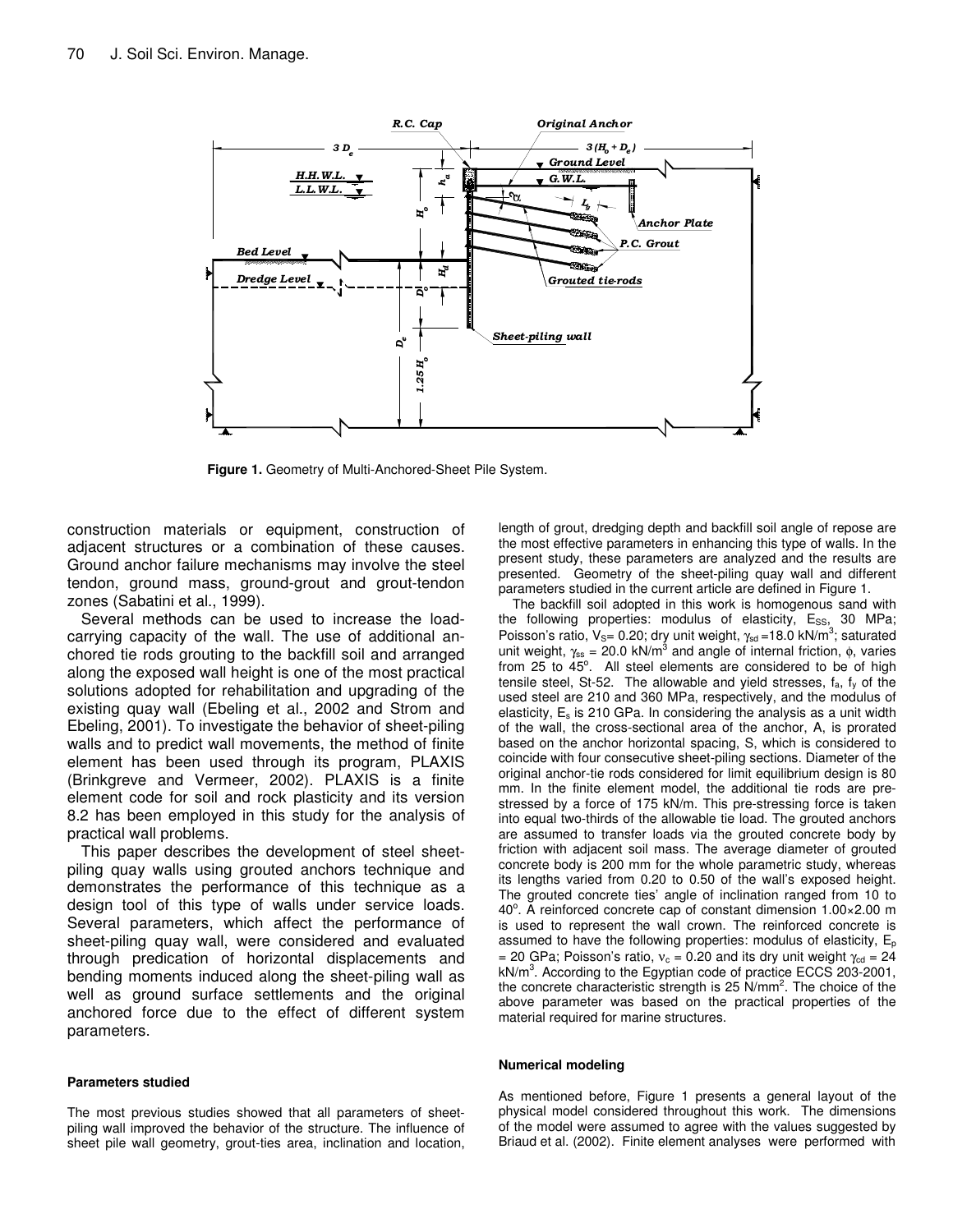

**Figure 2.** Finite Element Model as Generated by PLAXIS.



**Figure 3.** Bending moment ratios,  $R_m$  along sheet-piling quay wall due to various values of grouting area ratio,  $R<sub>a</sub>$ .

PLAXIS and calculations were carried out by plane-strain analysis. Mohr-Coulomb failure criterion is currently the most widely used method for soil in practical applications. As a result, the soil was presented as an elastic-perfectly plastic material based on Mohr-Coulomb failure criterion. 15-noded triangle elements were used for modeling the soils and concrete cap. The sheet-pile wall and anchor blocks have been modeled by 5-noded beam elements. Between the structure and soil elements, 5-noded interface elements of zero thickness were used. The original and grouted anchors are modeled by the node-to-node anchor element, while the grout body is simulated by the geo-grid element. All nodes on the vertical sides of the model are restrained from moving in the horizontal direction to represent the rigid-smooth lateral boundaries and to represent the rough-rigid surface boundaries. All nodes on the bottom surface are restrained in both horizontal and normal directions. The finite element mesh used for the present work is shown in Figure 2.

To simulate the oscillation of water level between the front and rear of the wall, a constant hydrostatic unbalanced head of half

meter is considered. The position of the original anchor is considered to be coinciding with the ground water level. As considered in the most practical quay walls, a constant distance of 1.50 m is taken into account between the ground surface and horizontal levels of the original anchor. The anchor plate is assumed to have a continuous sheet piling of the same section and positioned outside the backfill soil failure plan behind the wall. The bollard force, which is used only in the calculation of both the maximum moment and the penetration depth's determination, is assumed to act at 0.40 m above the horizontal terrain.

An extensive parametric study through the finite element model was carried out to investigate the enhancement of using grouted anchors technique on the load response of the sheet-piling quay wall. The results obtained from the finite element model were verified and substantiated with the ones used by the limit equilibrium approach.

The results of the parametric study are presented in terms of the following non-dimensional parameters: Anchor force,  $R_F=$  $F_a/[{\gamma_w(H_o)}^2]$ ; bending moment,  $R_m = M/{\gamma_w(H_o)}^3$ ; grouting length,  $R_{Lg} =$  $L_g/H_o$ ; ground surface settlement,  $R_{uy} = U_v/H_o$  and horizontal displacement,  $R_{ux}=U_x/H_0$  ratios.

## **RESULTS AND DISCUSSION**

It has been found from parametric studies that all parameters pertaining to steel sheet-piling quay walls system have a significant effect on the behavior of the structure. The following subsections present the results of the steel sheet-piling quay walls obtained from different parameters.

### **Effect of grouted ties area ratio, R<sup>g</sup>**

Using grouting ties in the rehabilitation of steel sheetpiling quay walls leads to a considerable reduction in the maximum bending moment ratio exerted in the quay wall as well as the corresponding and maximum horizontal displacement of the sheet pile wall, ground surface settlement and existing anchor force.

To investigate such effect, three values of  $R_g$ ,  $(A_g/[S.H_o])$ have been adopted,  $(R<sub>g</sub>= 2.1, 4.2$  and 6.3e<sup>-3</sup>). The other parameters of the model were kept constant as,  $h_d/H_o=$ 0.30,  $h_a/H_0 = 0.25$ ,  $\phi = 30^\circ$ ,  $\alpha = 10^\circ$ ,  $L_g/H_0 = 0.30$ ,  $\gamma_{\delta \rho \psi} = 17$  $kN/m_s^3$ ,  $P_v = 20$  kN/m<sup>2</sup>,  $P_h = 20$  kN/m and  $E_s = 30000$ k $N/m^2$ .

To compare the results, no case of grouting ties was examined. Figures 3, 4, 5 and 6 present the effect of grouting ties area ratio on  $R_{q}$  to reduce the  $R_{m}$ ,  $R_{ux}$ ,  $R_{uy}$ and  $R_F$  values along the sheet-piling quay wall. The plots show that, as the grouting area ratio,  $R_g$  increased, the maximum bending moment ratio,  $R_{mnax}$  decreased. Comparing this with the case of no grouting-ties, it decreased by approximately 25, 55 and 72% as  $R_q$ increased from 2.07 to 4.14 and  $6.21e^{-3}$ , respectively. Similarly, the maximum horizontal displacement,  $R_{uxmax}$ ; ground surface settlement,  $\mathsf{R}_{\mathsf{uymax}}$  and anchor force,  $\mathsf{R}_{\mathsf{Fmax}}$ ratios dropped by 32, 56 and 67; 41, 69 and 78 and 30, 55 and 62% respectively. This reduction could be attributed to the contribution of grouting ties area, which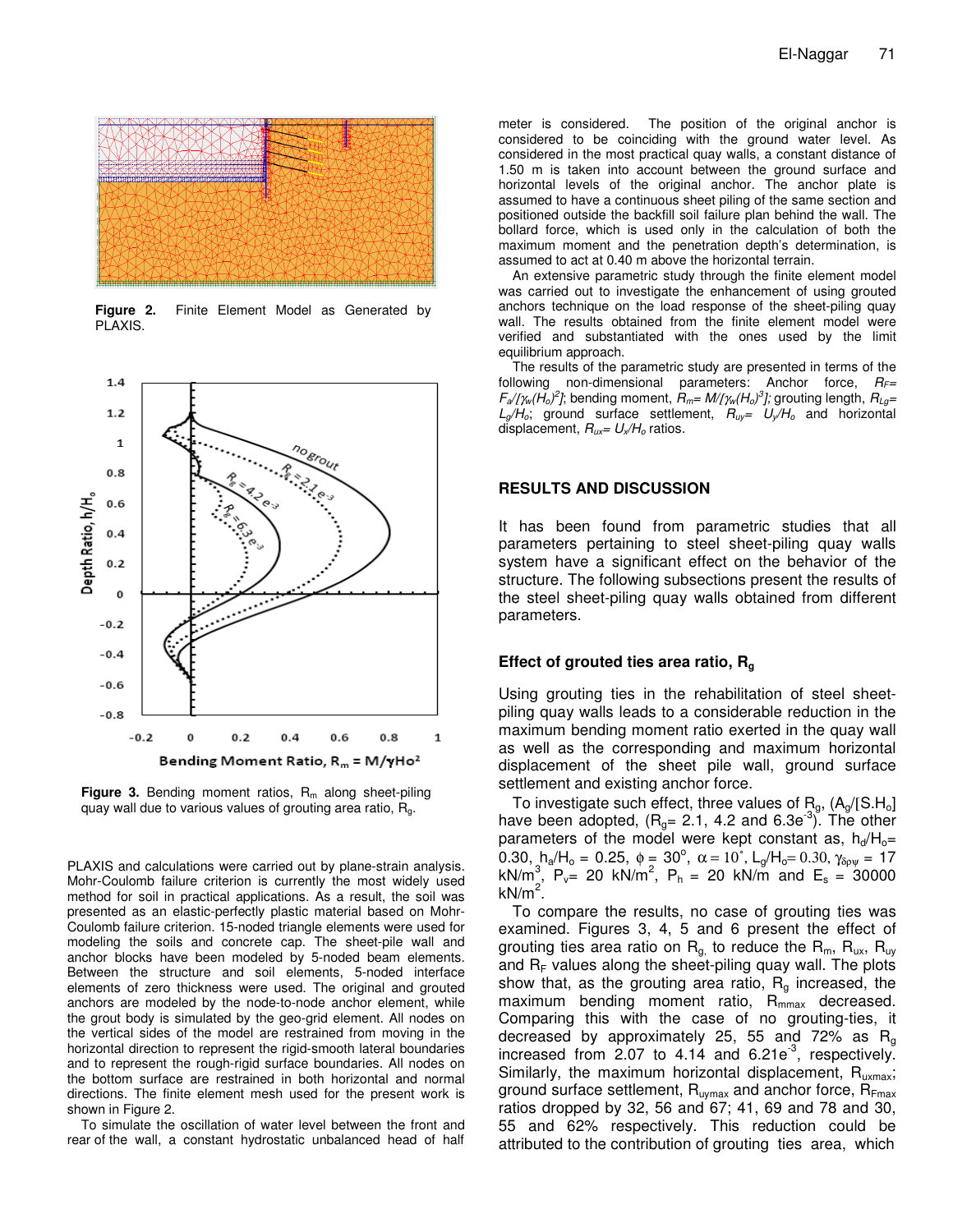

**Figure 4.** Horizontal displacement ratios, Rux along sheet-piling quay wall due to various values of grouting area ratio, R<sub>g</sub>.



**Figure 5.** Ground surface settlement ratio, R<sub>uy</sub> along sheet-piling quay wall due to various values of grouting area ratio,  $R_{q}$ .



**Figure 6.** Anchor force ratio,  $R_F$  due to various values of grouting area ratio, Rg.

helps to increase the overall stiffness of the structure and thus decrease the internal forces induced in the steel sheet-piling quay wall system. The results also show that the maximum horizontal displacement,  $R_{uxmax}$  occurred approximately at the same point for different grouting area ratios,  $R_{q}$  approximately at a depth ratio,  $h/H_{q} = 0.50$ from the dredging line and the maximum ground surface settlement ratio,  $R_{uymax}$  takes place at the same distance from the wall face.

## **Effect of the angle of internal friction of backfill soil,** φ

To demonstrate the effect of the internal friction's angle of the backfill soil, φ on the internal forces of this type of marine structure, five values of  $\phi$  were considered, ( $\phi$  = 25˚, 30˚, 35˚, 40˚ and 45˚). The other variables of the system were considered constant as,  $h_d/H_o = 0.30$ ,  $h_a/H_o =$ 0.25,  $R_{g=}$  4.2e<sup>-3</sup>,  $\alpha = 10^{\circ}$ ,  $L_{g}/H_{g=}$  0.30,  $\gamma_{dry}$  17 kN/m<sup>3</sup>, P<sub>v</sub>= 20 kN/m<sup>2</sup>, P<sub>h</sub>= 20 kN/m and E<sub>s</sub>= 30000 kN/m<sup>2</sup>. The results showed a considerable reduction in the internal forces of the structure due to an increase in the internal friction's angle of the backfill soil,  $\phi$  see (Figures 7 - 10). When the backfill soil internal friction's angle, φ increases, the maximum bending moment ratio,  $R_{\text{mmax}}$  decreases significantly. It decreased by nearly 35, 70, 77 and 80% as  $\phi$  increased from 25 to 30, 35, 40 and 45 $^{\circ}$ , respectively. This reduction could be expected since an increase in the backfill soil angle of internal friction, φ helps to reduce the active earth pressure and increase the passive earth pressure and thus reduces the internal forces induced in the sheet-piling quay wall system. This means that the efficiency of the enhancement techniques is more effective for higher values of soil's angle of the internal friction.

The results also show that, further increase in  $\phi$  can not reduce  $R_{\text{mmax}}$  very much for soils of high angle of internal friction. About 7% of  $\phi$  increased from 40 to 45°. Similar reductions were observed in  $R_{uxmax}$ ,  $R_{uymax}$  and  $R_{Fmax}$ (Figures 8 - 10).

## **Effect of grout-ties inclination,** α

Four different values of grouted ties inclination,  $\alpha$  are examined,  $(\alpha = 10^{\circ}, 20^{\circ}, 30^{\circ}$  and 40°). The other variables of the system were considered constant as,  $h_d/H_o = 0.30$ ,  $h_a/H_o = 0.25$ ,  $R_q = 4.20e^{-3}, \phi = 30^\circ,$  $L_g/H_o = 0.30$ , γ<sub>dry</sub>= 17 kN/m<sup>3</sup>, P<sub>v</sub>= 20 kN/m<sup>2</sup>, P<sub>h</sub>= 20 kN/m and  $E_s = 30000 \text{ kN/m}^2$ .

Table 1 summarizes the results of different values of grout-ties inclination,  $\alpha$ . The results show that an increase of  $\alpha$  leads to an increase in the maximum bending moment,  $R_{mmax}$ , original anchor force,  $R_{Fmax}$ ; horizontal displacement of wall face,  $R_{uxmax}$  and ground surface settlement,  $R_{uymax}$  ratios. These observations indicate that, increasing the angle of grout-ties inclination  $\alpha$  does not enhance the performance of the structure but generally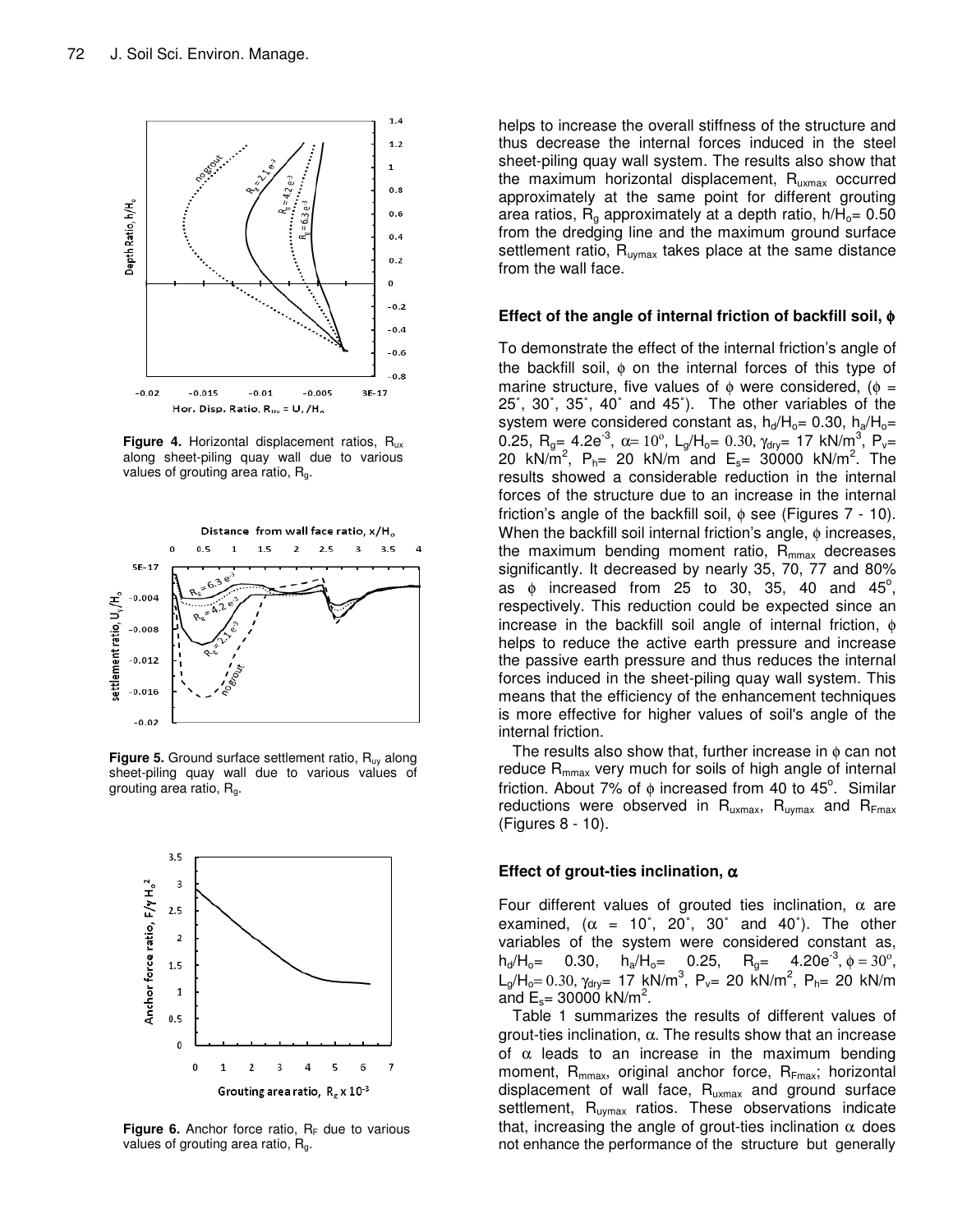

**Figure 7.** Maximum bending moment ratio, R<sub>m</sub> versus backfill soil angle of internal friction, φ.



Figure 8. Maximum horizontal displacement ratio, R<sub>ux</sub> versus backfill soil angle of internal friction, φ.



Figure 9. Maximum settlement ratio, R<sub>uy</sub> versus backfill soil angle of internal friction, φ.



**Figure 10.** Maximum anchor force ratio,  $R_F$  versus backfill soil angle of internal friction, φ.

**Table 1.** Results of grout-ties inclination, α.

| α  | $R_{\text{mmax}}$ | $R_{Fmax}$ | $R_{uxmax}$ * 10 <sup>-3</sup> | $R_{uymax}$ * 10 <sup>-3</sup> |
|----|-------------------|------------|--------------------------------|--------------------------------|
| 10 | 0.361             | 1.295      | 7.299                          | 5.884                          |
| 20 | 0.372             | 1.365      | 7.391                          | 6.042                          |
| 30 | 0.414             | 1.601      | 7.867                          | 6.709                          |
| 40 | 0.536             | 2.168      | 9.561                          | 9.489                          |

generally reduces the efficiency of wall enhancement. From the former results, the use of near horizontal groutties is more advisable for structure enhancement than using an inclined one. This is because the increase of grout inclination angle tends to decrease the horizontal reaction of grout-ties and increase tensile force within the original design which reduces the efficiency of the structure's enhancement.

## Effect of dredging depth ratio, R<sub>d</sub>

Dredging depth ratio,  $R_d$ , is the most dominant factor affecting the behavior of the anchored sheet pile quay wall. The internal forces of the structure increase as the dredging depth ratio,  $R_d$ ;  $[h_d/H_o]$  increases. To study the enhancement of the structure due to the use of grouting ties technique, six different values of dredging depth ratio,  $R_d$  were used ( $R_d = 0$ , 0.10, 0.20, 0.30, 0.40 and 0.50). The other variables of the system were considered constant as,  $\alpha = 10^{\circ}$ ,  $h_{a}/H_{\text{e}} = 0.25$ ,  $R_{g} = 4.2e^{-3}$ ,  $\phi = 30^{\circ}$ , L<sub>g</sub>/H<sub>o</sub>= 0.30,  $\gamma_{\text{dry}}$ = 17 kN/m<sup>3</sup>, P<sub>v</sub>= 20 kN/m<sup>2</sup>, P<sub>h</sub>= 20 kN/m and  $E_s = 30000$  kN/m<sup>2</sup>.

Figures 11 - 14 illustrate the results obtained from nongrouted and grouted models. The finite element results showed that the grouted and non-grouted models failed when the dredging depth ratio,  $R_d$  was greater than 0.50 and 0.30, respectively. Compared with non-grouted walls, the results showed a considerable reduction in the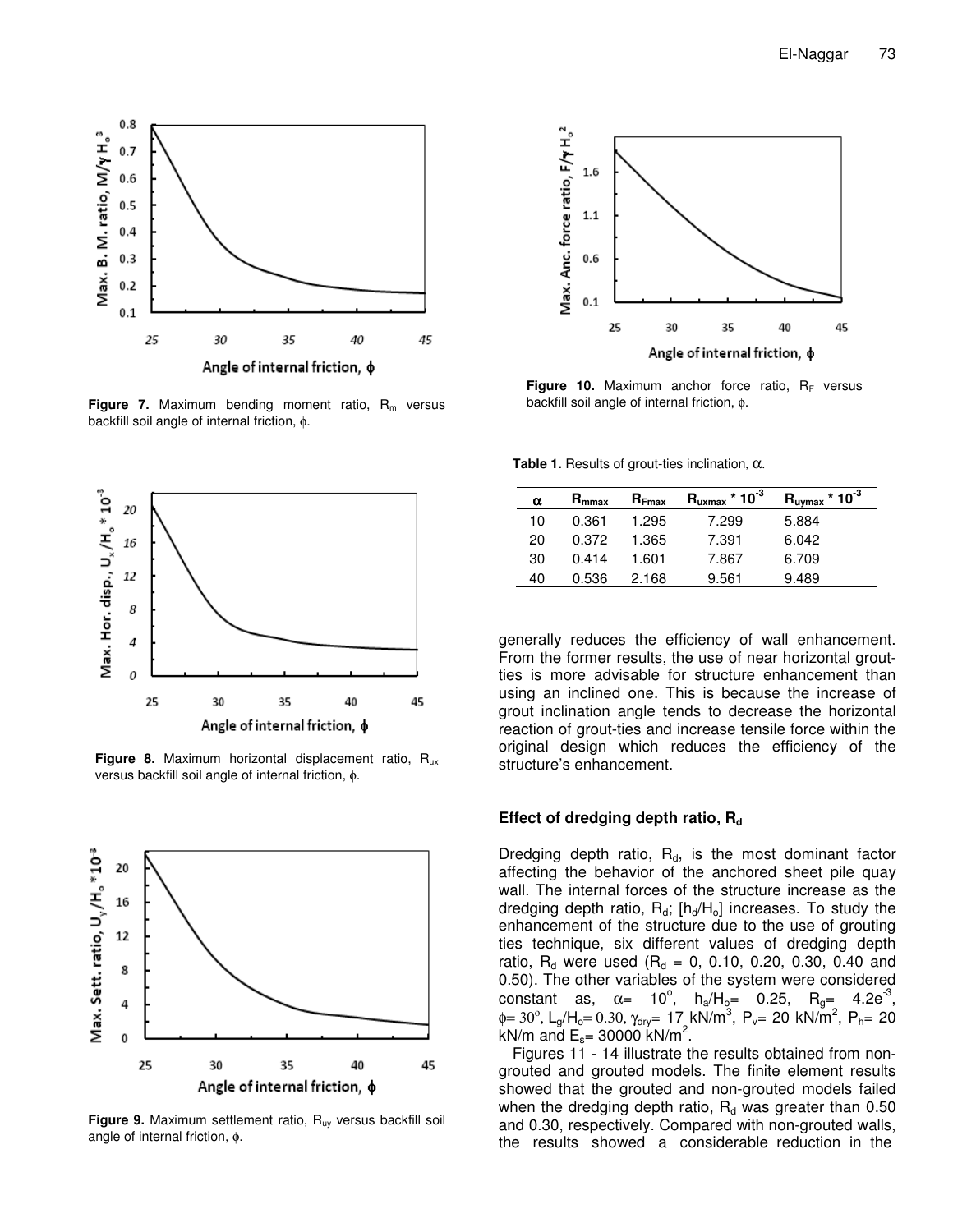

Max. Bending moment ratio, M/y  $H_0^3$ 

**Figure 11.** Maximum bending moment ratio,  $R_m$  versus dredging depth ratio, R<sub>d</sub>.



Figure 12. Maximum anchor force ratio, R<sub>F</sub> versus dredging depth ratio,  $R_d$ .



**Figure 13.** Maximum horizontal displacement ratio, R<sub>ux</sub> versus dredging depth ratio,  $R_d$ .



Figure 14. Maximum settlement ratio, R<sub>uy</sub> versus dredging depth ratio,  $R_d$ .

internal forces of the structure due to the contribution of grout-ties in increasing the load carrying capacity of the system (Figures 11 - 14). At the point of failure of the non-grouted walls, the maximum bending moment,  $R_{\text{max}}$ ; original anchor force,  $R_{Fmax}$ ; horizontal displacement of wall face,  $R_{uxmax}$  and ground surface settlement,  $R_{uymax}$ ratios decreased by nearly 55, 55, 57 and 48%, respectively.

The results also show a linear relationship for all internal forces, as the dredging depth ratio reached 0.30 and when it increased beyond 0.30, all the internal forces increased significantly. As a result, it can be advised that the efficiency of the enhancement techniques is more reliable when the dredging depth ratio,  $R_d$  is less than or equal to 0.30.

## Effect of grout-tie depth ratio, R<sub>t</sub>

Location of grout-tie from ground surface,  $h_a$ , plays a significant role in the performance of the steel sheetpiling quay walls. To investigate the role of grout-tie depth ratio,  $\mathsf{R}_{\mathsf{t}}$ ; [h $_{\mathsf{a}}\!/\mathsf{H}_{\mathsf{o}}\!]$  on the enhancement of steel sheetpiling quay walls, three values of  $h_a/H_0$  ratio have been investigated,  $(h_a/H_0 = 0.25, 0.50$  and 0.75). The other variables of the system were considered constant as,  $h_d/H_{o}$  = 0.30,  $R_g =$  2.1e<sup>-3</sup>,  $\phi = 30^\circ$ , L<sub>g</sub>/H<sub>o</sub> = 0.30, γ<sub>dry</sub> = 17  $kN/m^3$ , P<sub>v</sub>= 20 kN/m<sup>2</sup>, P<sub>h</sub>= 20 kN/m and E<sub>s</sub>= 30000 kN/m<sup>2</sup>.

Table 2 presents the results of different values of groutties depth ratio,  $R_a$ . The results present that an increase in grout-tie depth ratio,  $R_t$  reduces significantly the maximum bending moment, R<sub>mmax</sub>, horizontal displacement of wall face, R<sub>uxmax</sub> and ground surface settlement, R<sub>uymax</sub> ratios. Unfortunately, this leads to the significant increase of the maximum original anchor force ratio,  $R_{Fmax}$ , as shown in Table 2. The former observations indicate that, increasing the grout-tie depth ratio,  $R_t$ generally enhances the performance of the structure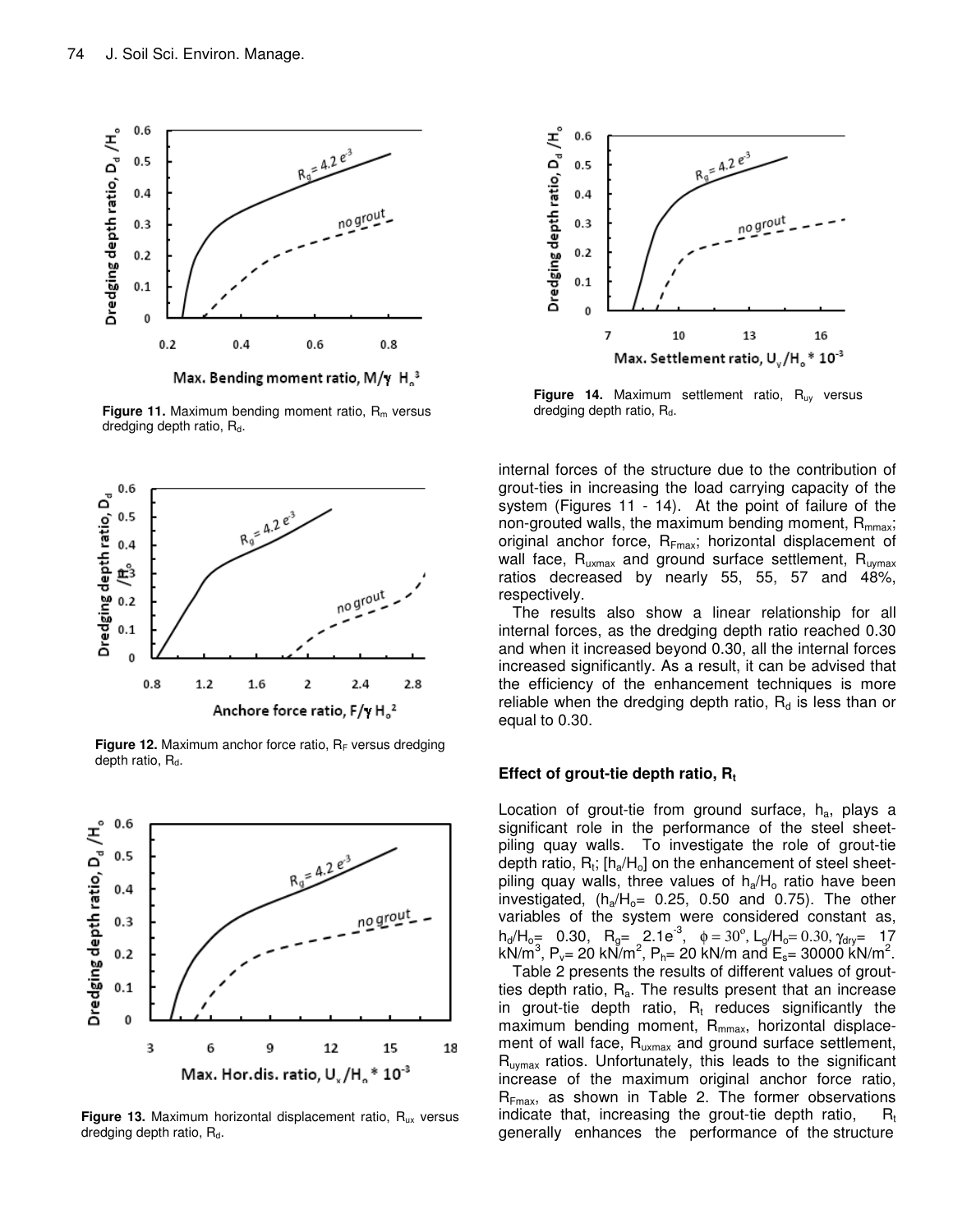**Table 2.** Results of grout-ties depth ratio, R<sub>t.</sub>

| $R_{a}$ | $R_{\rm mmax}$ | $R_{Fmax}$ | $\mathsf{R}_{\mathsf{uxmax}}$ * 10 $^3$ | $R_{\text{uymax}}$ * 10 <sup>-3</sup> |
|---------|----------------|------------|-----------------------------------------|---------------------------------------|
| 0       | $0.802$ 1.815  |            | 16.499                                  | 16.641                                |
| 0.25    | 0.593          | 2.185      | 10.874                                  | 10.112                                |
| 0.50    | 0.491          | 2.437      | 9.474                                   | 8.865                                 |
| 0.75    | 0.428          | 2.669      | 8.909                                   | 8.445                                 |

Table 3. Results of grout-ties length ratio, R<sub>lg.</sub>

| $H_{\text{Ia}}$ | $R_{\text{mmax}}$ | $R_{Fmax}$ | $R_{uxmax}$ * 10 <sup>-3</sup> | $R_{\text{uymax}} \cdot 10^{-3}$ |
|-----------------|-------------------|------------|--------------------------------|----------------------------------|
| 0.20            | 0.378             | 1.450      | 8.140                          | 10.442                           |
| 0.30            | 0.368             | 1.418      | 7.742                          | 9.256                            |
| 0.40            | 0.363             | 1.350      | 7.473                          | 8.889                            |
| 0.50            | 0.360             | 1 295      | 7.315                          | 8.778                            |
| 0.60            | 0.358             | 1 258      | 7.221                          | 8.736                            |

structure, but a trade-off is required to balance the increase of original anchor force ratio,  $R_F$ .

## **Effect of grout length ratio, Rlg**

To ensure that the active failure plan does not path throughout the grouted anchors, grout is installed away from the soil's active wedge of failure by a distance of one-and-half meter (Sabatini et al., 1999). To investigate the role of the grout-tie depth ratio,  $R_{\text{lg}}$  [L<sub>g</sub>/H<sub>o</sub>] on the enhancement of steel sheet-piling quay walls, five values of  $h_a/H_0$  ratio have been tested,  $(L_a/H_0 = 0.20, 0.30, 0.40,$ 0.50 and 0.60). The other variables of the system were considered constant as,  $h_d/H_o = 0.30$ ,  $R_g = 4.2e^{-3}$ ,  $\phi = 30^\circ$ ,  $h_a/H_0 = 0.25$ ,  $\gamma_{\text{dry}} = 17 \text{ kN/m}^3$ ,  $P_v = 20 \text{ kN/m}^2$ ,  $P_h = 20 \text{ kN/m}$ , and  $E_s = 30000 \text{ kN/m}^2$ .

Table 3 presents the results of different values of grout length ratio,  $R_{Iq}$ . From these results, it can be noticed that the increase of  $R_{Iq}$  enhances the performance of this type of marine walls. Also, it reduces the maximum bending moment and horizontal displacement of the sheet pile wall as well as it reduces the maximum ground surface settlement and force in the original anchor. These observations indicate that increasing the grout length ratio,  $R_{Iq}$  leads to increase in fixity of the structure and then enhances the performance of the wall. The results also show that the reductions in the internal forces are not significant when the grout length ratio,  $R_{lg}$  is greater than 0.40. In this study's case, it is recommended that the value of  $R_{Ia}$  should fall between 0.40 and 0.50.

## **Conclusion**

Based on the results of presented parametric study, several conclusions can be drawn, which are designed guidelines recommended for enhancement of the steel

sheet-piling quay walls. The rehabilitation of steel sheetpiling quay walls using additional grouting tie-rods has a significant role on the performance of anchored quay wall system. The anchored wall and surrounding soil show more stabilized behavior when the grouted anchors are used. Both the maximum bending moment and horizontal displacement exerted along the sheet pile wall have been considerably reduced by increasing the pertaining parameters of the system. Also, the maximum ground surface settlement and force in the original system anchor have been reduced. Results also show that the optimal length of the grout falls between; 0.40 and 0.50 of the quay wall original height. Furthermore, the grout-ties inclination has a great effect on the system's performance. Minimum practical angle of grout-ties inclination increases the enhancement performance of the system.

## **NOTATIONS**

- A = cross-sectional area of original anchor,
- S = anchor horizontal spacing,
- $f_a$  = steel elements allowable stress,
- $f_v$  = steel elements yield stress,
- $h_a$  = location of grout-tie from the ground surface,
- $h_d$  = dredging depth,
- $E_p$  = reinforced concrete modulus of elasticity,
- $H<sub>o</sub>$  = quay original height,
- $L<sub>a</sub>$  = grouted concrete body length,
- $P_h$  = mooring load,
- $P_v$  = vertical distributed load,
- $R_d$  = dredging depth ratio,
- $R_f$  = anchor force ratio,
- $R_q$  = additional grouted ties area ratio,
- $R_m$  = bending moment ratio,
- $R_t$  = grout-tie depth ratio,
- $D_{ot}$  = original anchor diameter,
- $E_{ss}$  = backfill soil of elasticity,
- $R_{La}$  = grouting length ratio,
- $R_{Ux}$  = horizontal displacement ratio,
- $R_{UV}$  = ground surface settlement ratio,
- $R_{Fmax}$  = maximum original anchor force ratio
- $R_{\text{max}}$  = maximum bending moment ratio,
- $R_{uxmax}$  = maximum horizontal displacement of wall face,
- $R_{\text{uvmax}}$  = maximum ground surface settlement,
- $\alpha$  = Inclination of grouted concrete ties,
- φ= backfill soil angle of internal friction,
- $v_c$  = reinforced concrete Poisson's ratio,
- $v<sub>s</sub>$  = backfill soil Poisson's ratio,
- $\gamma_{\rm cd}$  = reinforced concrete dry unit weight,
- $\gamma_{sd}$  = backfill soil dry unit, and
- $\gamma_{ss}$  = backfill soil saturated unit weight.

#### **REFERENCES**

Rymsza B, Sahajda K (2008). "Static analysis of restrained sheet-pile walls," 11<sup>th</sup> Baltic Sea Geotechnical Conference, GEOTECHICS IN